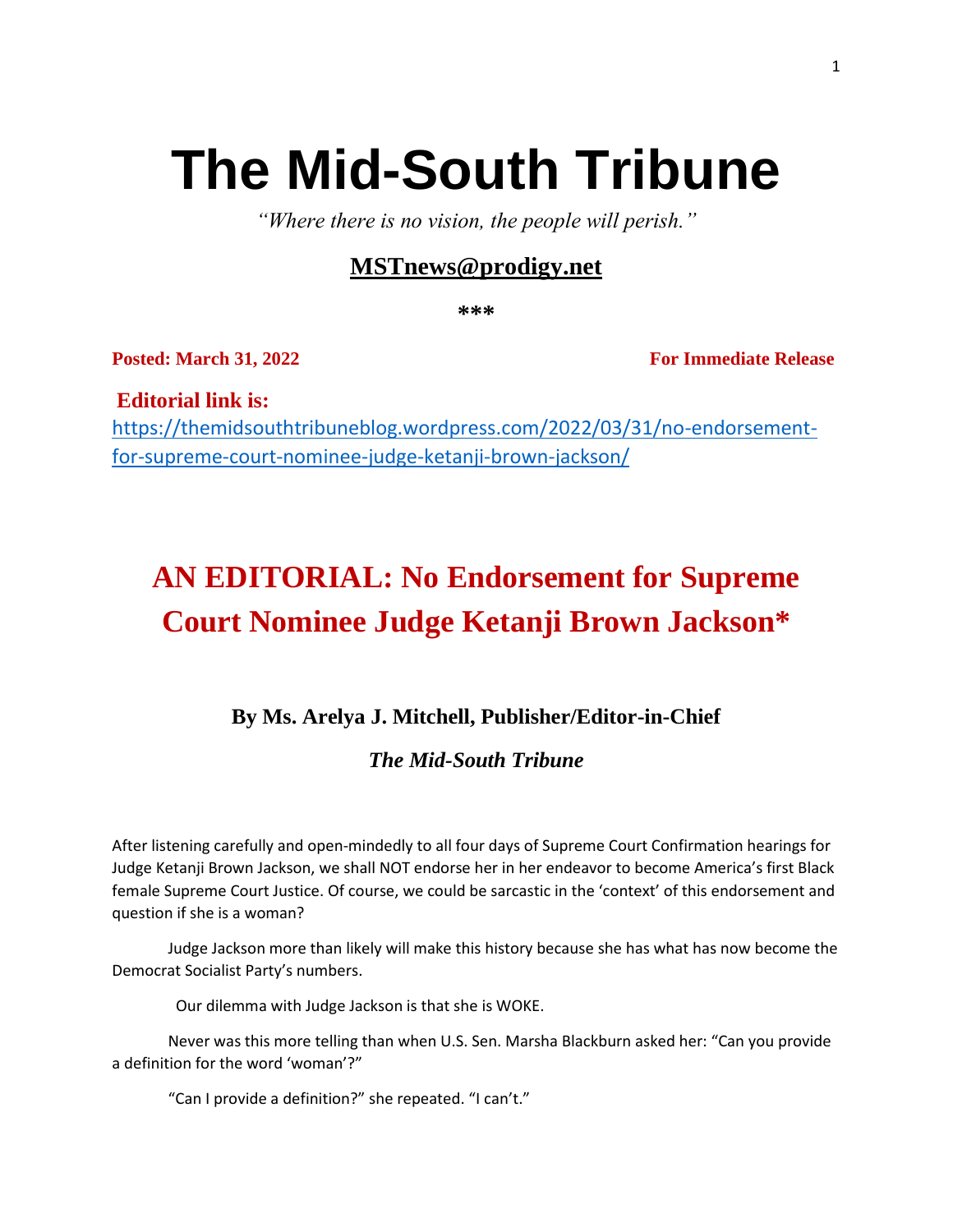"You can't?" Sen. Blackburn asked again.

"Not in this context," Judge Jackson began her answer and ended in a maze of legalese gobbledygook, "I'm not a biologist."

Outside of our own surprise, we thought she would have given at least the Democrat Party's via Congressional Black Caucus (CBC) member Cori Bush's definition that a child's mother should be referred to as a "birthing person" and a child's father should be referred to as a "non-birthing person." But Judge Jackson even failed to use this latest WOKE language to define a 'woman' in this regard which, in our estimation, renders what was previously known as female and male as no more than any other animal on planet Earth used for livestock and for the procreation of more livestock, pretty much in the same manner as slave breeding farms did in what has become a blot on human history, not exclusive to American history and not exclusive to Black American slaves. Slavery is universal today and yesterday. Yet, today there is such a fear of BLM (Black Lives Matter), a Marxist organization, that Democrat Blacks dare not even question BLM's advocacy that the nuclear Black family is white supremacist. Did Judge Jackson fall into the throes of BLM fear that she, too, dared not answer this fundamental question? Forbidden question?

We have to wonder how Judge Jackson would have answered the legendary Black woman abolitionist Sojourner Truth who asked, "Ain't I A Woman?" which is the foundation of one of the most famous speeches in American and Black history on freedom.

Even before Sen. Blackburn's question was asked, layers of Jackson's Wokeness was being exposed by Sens. Ted Cruz, Josh Hawley, Lindsey Graham, Tom Cotton, and John Kennedy. Yes, they are all Republicans, White, and non-birthing persons, but what has that to do with the price of justice? (As a side note: Sen. Blackburn is Tennessee's first woman U.S. senator, and she has no problem acknowledging herself as a 'woman', as would most women.).

In our estimation, these senators' interrogations revealed the following: 1). Judge Jackson is pro-CRT (Critical Race Theory) which teaches that the Black child is oppressed and the White child is the oppressor and 2). Judge Jackson is lenient in sentencing pedophiles and in sentencing those possessing child pornography. In the latter, her answers became such a legalese rigmarole that we wondered if she viewed child porn as no more than a person's bad taste in art. Her answers rightly prompted Judiciary Committee Republican members to write her a letter dated March 25, 2022 which began: "During your confirmation hearing, you were asked by multiple members about the extraordinarily lenient sentences that you have given to child pornography offenders. Your sentences for child pornography offenders were routinely less than the sentences recommended by the sentencing guidelines and less than the sentences recommended by the prosecutors—in fact, you give reduced sentences far more often than did average federal judges."

During Sens. Graham's and Hawley's interrogations, Judge Jackson seemingly showed more sympathy for the perpetrators than the victims. One such instance is brought out in that same letter of March 25, 2022: "In one specific case that was addressed at the hearing, you sentenced a man named Wesley Hawkins, who distributed child pornography on the internet. The sentencing guidelines recommended a sentence of about 8-10 years. As a result of a plea agreement, the prosecutors in the case recommended a 24-month sentence, and your own probation office recommended 18 months. You, however, sentenced Hawkins to a mere three months in BOP custody for his crimes."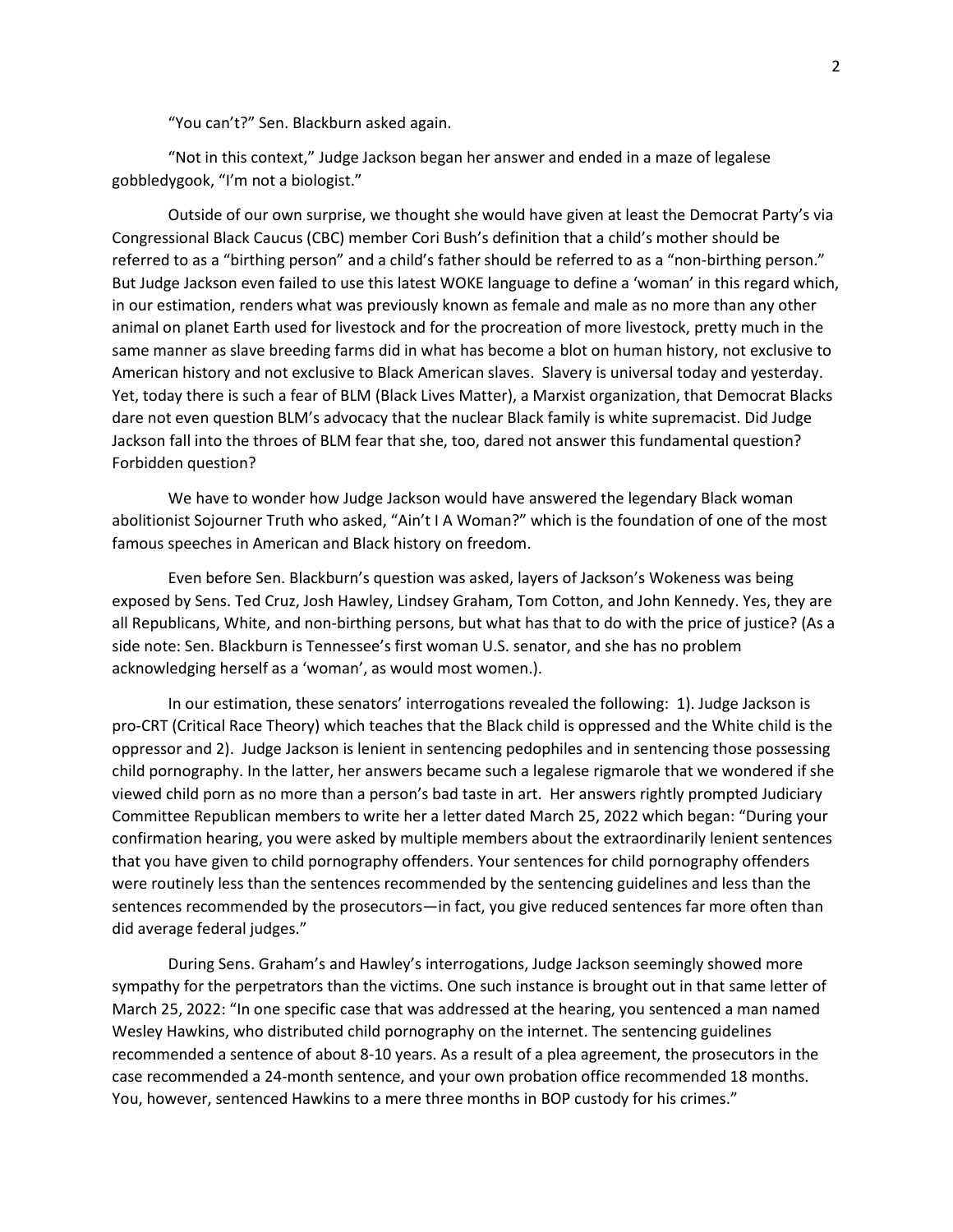In another instance, Judge Jackson explained that her light sentence of a man selling drugs which were laced with fentanyl was as light as it was because there were no victims she could call as witnesses and, therefore, could perhaps deem his behavior as a victimless crime. All we could think was that if fentanyl is as deadly as it is, the victims could have all been dead! This was surely not the victimless crime Judge Jackson ascertained.

No matter how non-PC our next observation is, it, nevertheless, falls into Judge Jackson's WOKE-CRT methodology. Keep in mind, Judge Jackson finally confessed that her 'methodology' was her 'philosophy' when she kept being pressed on 'what is your judicial philosophy?' A fair question, we thought.

This led us to wonder how many of those criminals were Black she set free? This may seem like a racist statement when, in fact, it is not. It is relevant or should be when it comes to Judge Jackson and her 'methodology-philosophy' which screams of WOKE-CRT discrimination.

Joe Biden made it a point to nominate a Black woman (birthing person) to become the first to sit on the U.S. Supreme Court. Back in the 90's we advocated for such, too, but with the understanding that she would follow the dictates of jurisprudence – blind justice—regardless of party affiliation. Joe Biden, of course, has the distinction of sponsoring a crime bill so tough that it affected at least two generations of Black men (non-birthing persons) over possession of crack while his own son, Hunter, was a crack cocaine addict and has yet to serve a second in jail. Now, Biden has nominated a Black 'woman' judge who seemingly sets criminals loose at the drop of a hat. Maybe between Joe Biden and Judge Jackson, crime sentencing has come full circle: One puts them in at the drop of a hat; the other lets them out at the drop of a hat. Both actions are irresponsible, racist, and creates devastating crime waves.

We were pleased to see—yes, a young Black 'woman', Keisha Russell, testify against Judge Jackson's nomination, citing that CRT could color (our pun intended) Judge Jackson's judicial decisionmaking.

Russell stated on that fourth day of testimony reserved solely for pro and con witnesses: "CRT encourages racist actions and attitudes against the perceived 'oppressor' group, namely whites. Ibram X. Kendi, one of CRT's advocates, brazenly declared: *'The only remedy to racist discrimination is antiracist discrimination. The only remedy to present discrimination is future discrimination.'* In essence, CRT proposes that the oppressed group must be granted advantages in society to the detriment of the oppressor group in order to address past injustices."

'Detriment' is a key word here, because in our interpretation it means 'obliteration'. Even CBC member Cong. James Clyburn talked of the total 'deconstruction' of American society when campaigning for Joe Biden. The word 'Black' becomes a key propagandized component in justifying the obliteration of a race of people that's not Black. Is this where we want to go?

When you read and reread Kendi's justification for CRT, you can understand why Black thugs have become America's 'Poster Children' (albeit, teens and young adults) of crime and given unimaginable freedom to smash and grab in robbing stores, walking out in broad daylight with stolen goods, throwing victims in paths of subway trains, smacking babies in their mothers' arms, suckerpunching nine-year-olds, shooting and killing babies, rioting, destroying businesses at will, cell phone filming of murders and torture via the sanctioning giants of Big Tech internet, etc. Creating chaos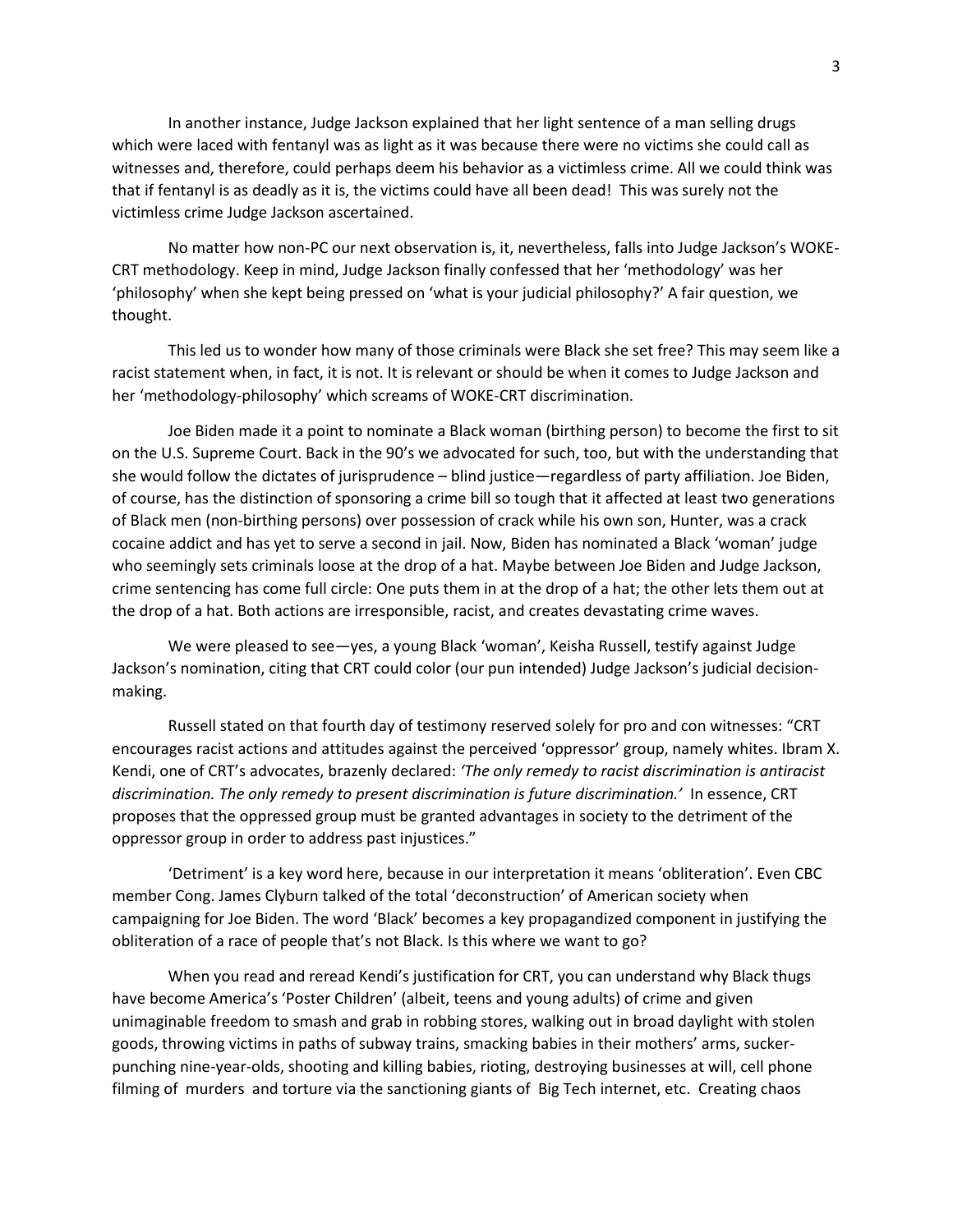helter-skelter is becoming the norm, just as CRT-PC judges are on their way to becoming the norm to act as agents to transform America. Into what? What?

Russell continued in her assessment: "Adherence to CRT removes the principle of equality before the law that is necessary for just judicial decision-making. Consider, for example, how a CRT philosophy could influence a judge's view in criminal sentencing …"

Russell certainly answered the question and our concern we had on that first day of the hearing. We were happy to see it answered on what turned out to be a vital fourth day, when Russell expounded: "A judge who is a critical race theorist may decide to provide a lower sentence for a black defendant or a higher sentence to a white defendant to correct perceived disparities in the criminal justice system. Such a philosophy will impact a judge's fundamental view of legal justice and undermine her ability to adhere to the rule of law."

Judge Jackson serves on the board of a prestigious school which has in its library and curriculum a WOKE book that even babies should be taught CRT and that White babies should learn to apologize to Black babies for oppressing them. Babies? Really? CRT further teaches that the Black child must not learn math because math, too, is white supremacist. Math? Really? CRT proponents have become so bold that they don't mind yelling out to parents (birthing and non-birthing persons) that their children do not belong to them! Would they have been so emboldened five years ago, ten years ago? Would Americans of whatever race, color or creed have accepted this outrageousness in the name of Equity that they have no parental rights and that their children are to be used for fodder to advance a Democrat Party socialist agenda, and that Blacks themselves must *presently* be weaponized in every area (especially the judiciary) to justify for past, present and future discrimination, according to Kendi? In the 'future', can we expect Judge Jackson not to be able to answer, 'What is a child?' And, if she does not know what a 'child' is, are we to presuppose that if there is no 'child' then child pornography in fact does not exist?

Does America want to go backwards then forwards into a blood-thirsty, revenge-motivated society? The Black community already under WOKE, CRT, BLM (a Marxist organization which espouses CRT) has, in fact, gone backwards to the Democrat Party's delight and encouragement as exemplified by Sen. Cory Booker whose salivating praise of Judge Jackson on her last day of testimony bordered on emotional insanity and little else. Sen. Booker, a member of the Congressional Black Caucus, is typical of those Black-elected officials who continually preempt the socio-economic needs of the Black community for the sake of the Democrat Party.

 Black judges and Black-elected officials cannot rectify the past by revenge-oppression of Whites in the present and future, then turn around and demand the subjugation of their Black constituents never to look beyond color for the sake of the Democrat Party. There are no dialectics at all in this closed 'Black' society from which to develop any type of paradigm to move up the ladder; thus, mystifying even those idealists Marx and Hegel. And where there are no dialectics, mediocrity and ignorance become the Rule of Law and the Rule of Life—and anything goes. Even a Judge from an Ivy League school who can't define 'what is a woman?